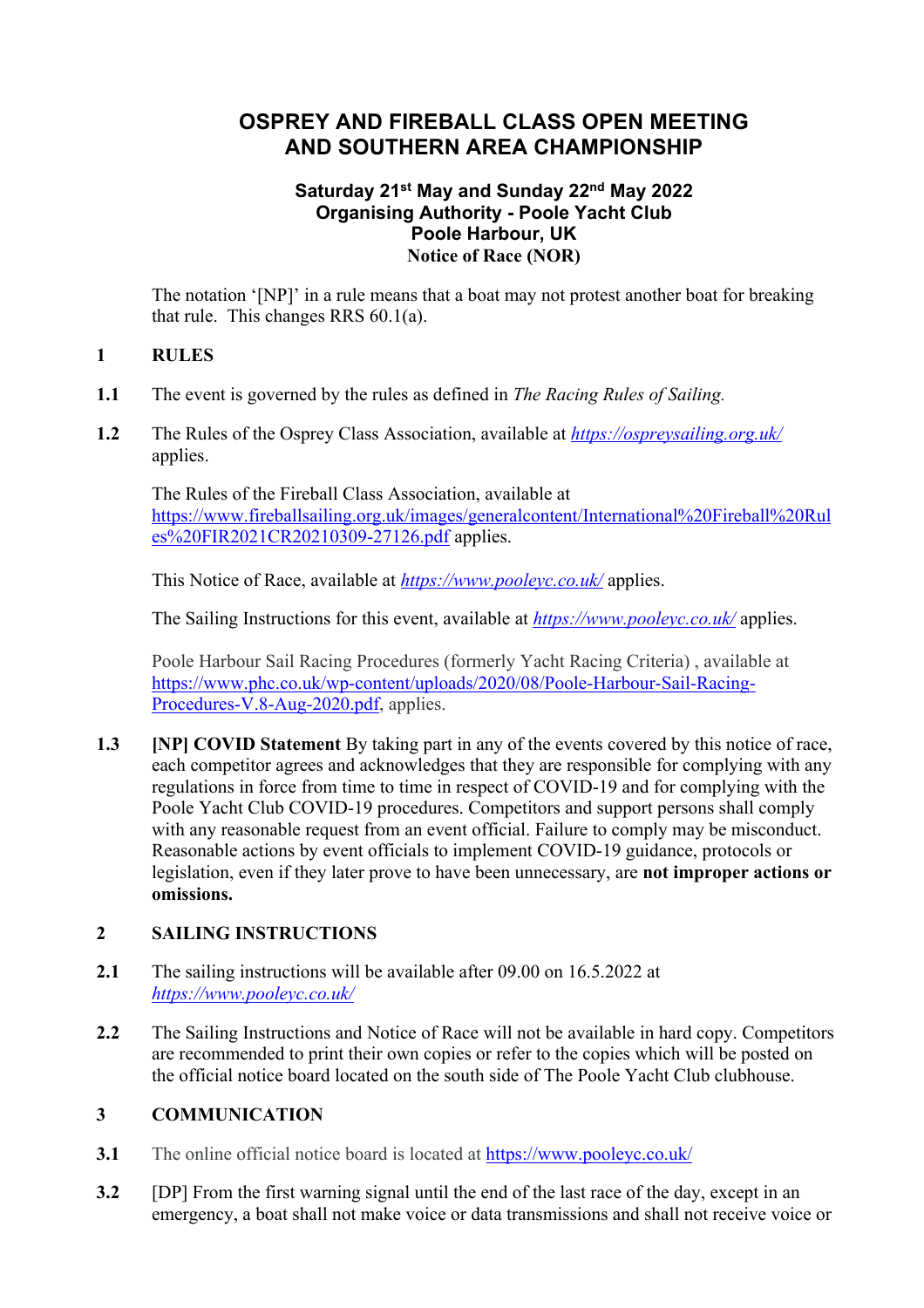data communication that is not available to all boats.

# **4 ELIGIBILITY AND ENTRY**

- **4.1** The event is open to all boats of the Osprey and Fireball classes. Competitors are to be members of the respective Osprey or Fireball Class Association and have a valid class measurement certificate.
- **4.2** Eligible boats may enter by completing the online entry form and submitting it, together with the required fee to:

The Poole Yacht Club New Harbour Road West Hamworthy Poole Dorset BH154QP

- **4.3** Boats may enter the event by registering online using the online form available from the website [LINK]. Please pay by bank transfer.
- **4.4** To be considered an entry in the event, a boat shall complete all registration requirements and pay all fees.
- **4.5** Late entries will be accepted at the sole discretion of the Organising Authority.
- **4.6** The following restriction on the number of boats applies: 60 (total of Fireballs and Ospreys)

# **5 FEES**

**5.1** Entry fees per boat are as follows:

| Class         |     |
|---------------|-----|
| <i>Osprey</i> | £42 |
| Fireball      | £42 |

These fees will cover two days of racing

**5.2** Catering:

You are welcome to join us for our regular Friday barbeque on Friday evening. No need to book. Details are on our website www.pooleyc.co.uk

On Saturday evening, we have booked the restaurant with an a la carte menu. Menus are on the website. Table service only and pay at the time.

On Sunday morning breakfast will be available in the restaurant from 08.30 to 09.45.

# **6 CANCELLATION**

- **6.1** The Organising Authority may cancel the event, cancel classes and reject or cancel entries at its absolute discretion, subject to RRS 76.
- **6.2** Should the Organising Authority cancel a class or reject an entry they shall refund the entry fee in full.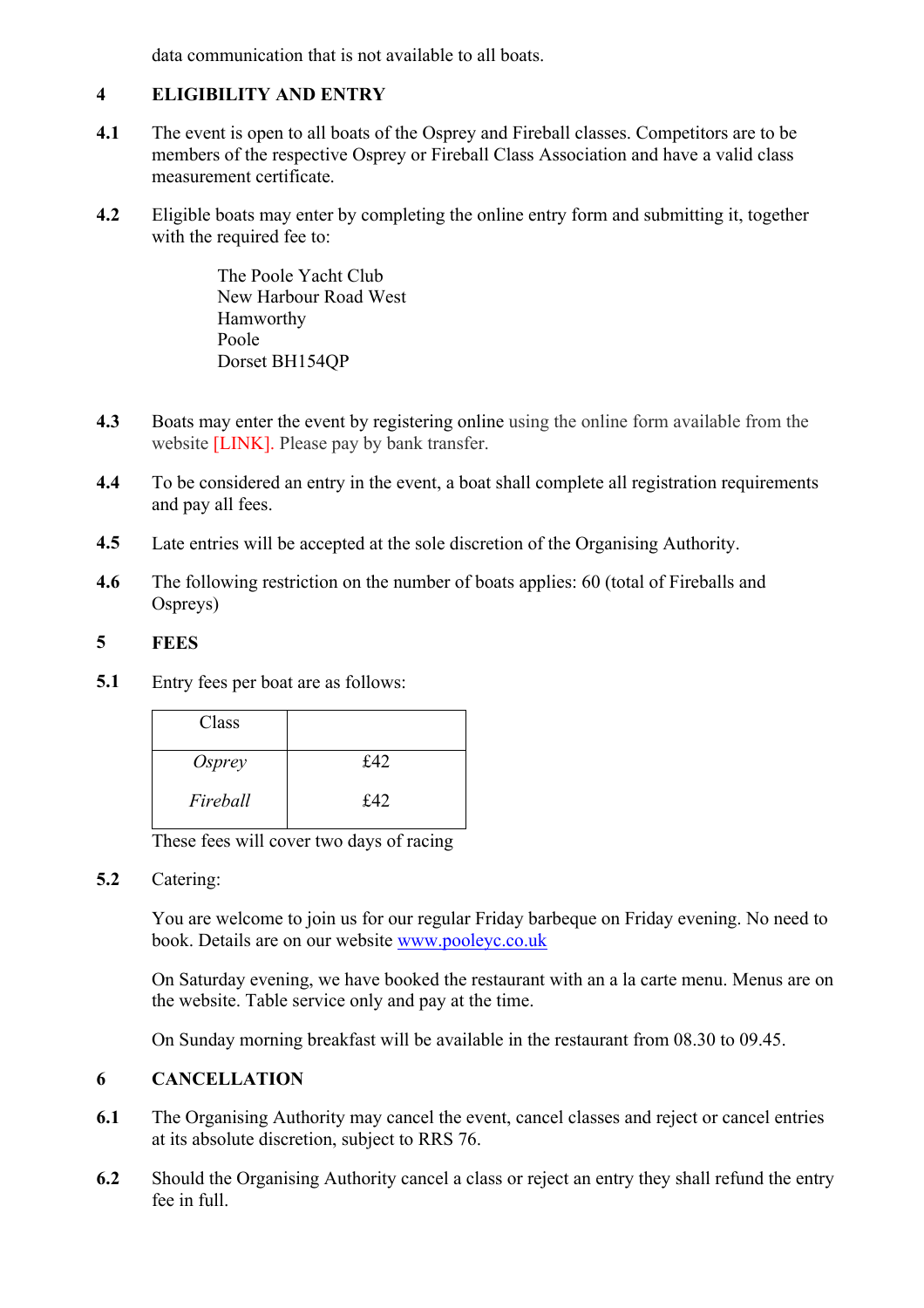#### **6.3** Covid-19 refunds

a. If a competitor needs to cancel due to a requirement to self-isolate or

b. If due to tighter Government Covid-19 restrictions or adverse weather conditions, the event is cancelled then it will be planned to provide a full refund (however this may be less any unrecoverable costs of the Organising Authority).

**6.4** If an entry is cancelled by a competitor for any other reason their entry fee will be refunded as follows:

| <b>Cancellation Date</b>             | Entry Fee Refund                 |
|--------------------------------------|----------------------------------|
| Up to $14^{th}$ May 2022 12pm (noon) | Full refund less £5 admin charge |
| After $14^{th}$ May 2022 12pm (noon) | No refund                        |

### **7 ADVERTISING**

**7.1** Boats may be required to display advertising chosen and supplied by the organizing authority.

# **9 SCHEDULE**

**9.1** Registration will be done online. However, there will be a registration desk at the following times to handle queries or possible late entries:

| Date                               | From  | Tо    |
|------------------------------------|-------|-------|
| Friday $20^{th}$ May $2022$        | 17:00 | 20:00 |
| Saturday 21 <sup>st</sup> May 2022 | 08:30 | 11:00 |

- **9.2** Equipment inspection and event measurement: Day and date: from 17:00 Friday 20<sup>th</sup> May 2022 until 20:00 Saturday 21st May 2022
- **9.3** Dates of racing:

| Date            | Osprey/Fireball | Osprey/Fireball |
|-----------------|-----------------|-----------------|
| $21st$ May 2022 | Racing          | Racing          |
| $22nd$ May 2022 | Racing          | Racing          |

# **9.4** Number of races:

| 'lass    | Number | Races per day<br>Scheduled | Races per day<br>Maximum |
|----------|--------|----------------------------|--------------------------|
| Osprev   |        |                            |                          |
| Fireball |        |                            |                          |

**9.5** The scheduled time of the warning signal for the first race each day is:

| Date            | Warning signal for first race |
|-----------------|-------------------------------|
| $21st$ May 2022 | Not before $11:55$            |
| $22nd$ May 2022 | Not before 10:25              |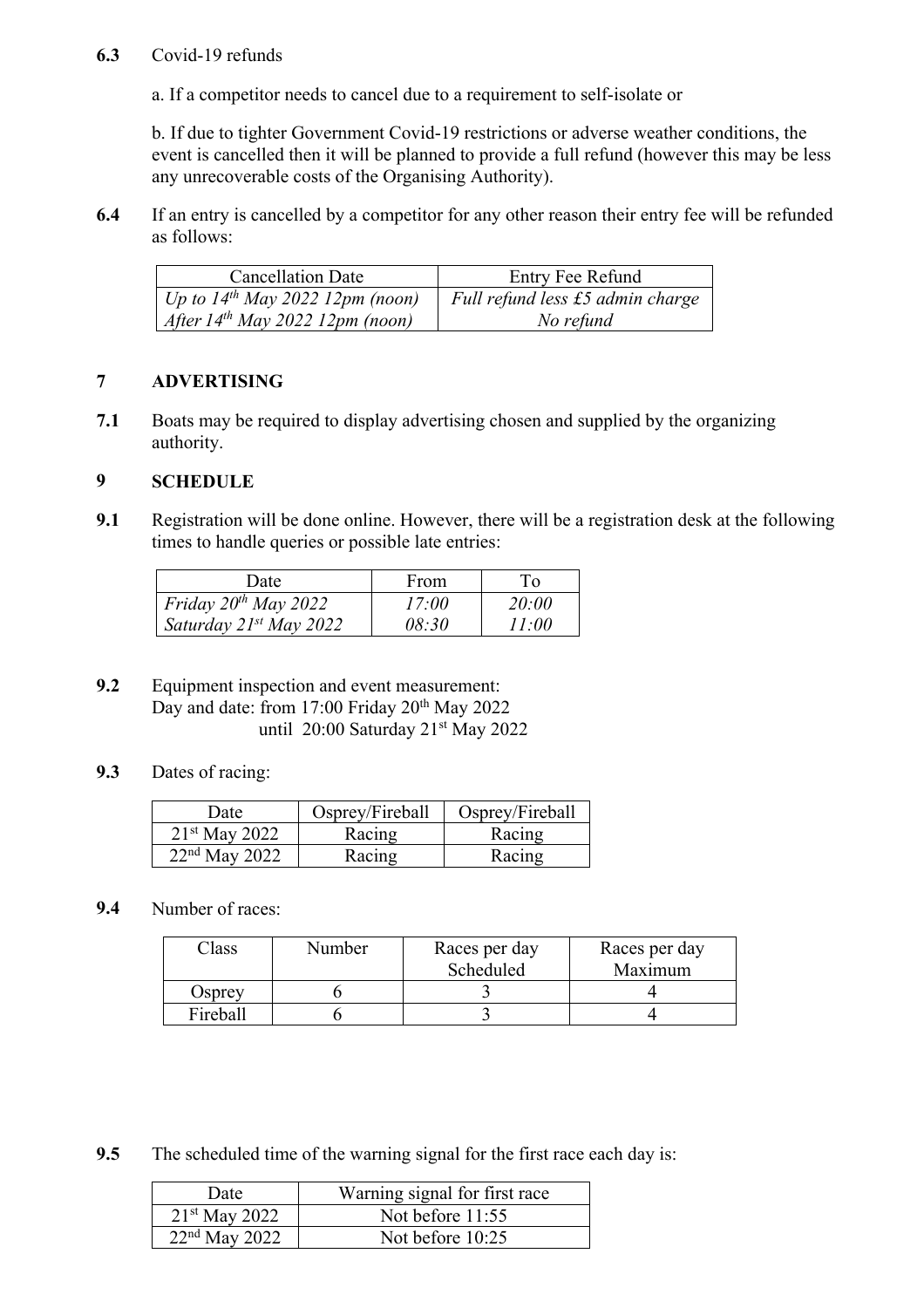**9.6** On the last scheduled day of racing no warning signal will be made after 14:55.

# **10 EQUIPMENT INSPECTION**

- **10.1** Each boat shall produce or verify the existence of a valid measurement certificate.
- **10.2** [DP] A boat or equipment may be inspected at any time for compliance with the class rules and sailing instructions. On the water, a boat can be instructed by a race committee equipment inspector or measurer to proceed immediately to a designated area for inspection.

### **12 VENUE**

- **12.1** NoR Addendum A shows the plan of the event venue.
- **12.2** NoR Addendum B shows the location of the racing areas to the west of Brownsea Island and south of the Poole Yacht Club in what is known as the Top Triangle of Poole Harbour.

### **13 COURSES**

**13.1** The course(s) to be sailed will be as follows: triangle/sausage, windward/leeward

#### **14 PENALTY SYSTEM**

**14.1** RRS 44.1 shall apply.

#### **15 SCORING**

- **15.1** The scoring system in Appendix A of the RRS shall apply.
- **15.2** One race is required to be completed to constitute a series.
- **15.3** (a) When fewer than 4 races have been completed, a boat's series score will be the total of her race scores.

(b) When 4 or more races have been completed, a boat's series score will be the total of her race scores excluding her worst score.

#### **16 SUPPORT PERSON VESSELS**

**16.1** [DP] Support person vessels may be marked with a coloured flag provided by the Organising Authority.

### **18 BERTHING**

**18.1** [DP] Boats shall be kept in their assigned places while in the boat park.

### **21 DATA PROTECTION**

**21.1** Any data you provide will be securely stored and used to run the event.

### **22 RISK STATEMENT**

**22.1** RRS 3 states: 'The responsibility for a boat's decision to participate in a race or to continue to race is hers alone.' By participating in this event each competitor agrees and acknowledges that sailing is a potentially dangerous activity with inherent risks. These risks include strong winds and rough seas, sudden changes in weather, failure of equipment, boat handling errors, poor seamanship by other boats, loss of balance on an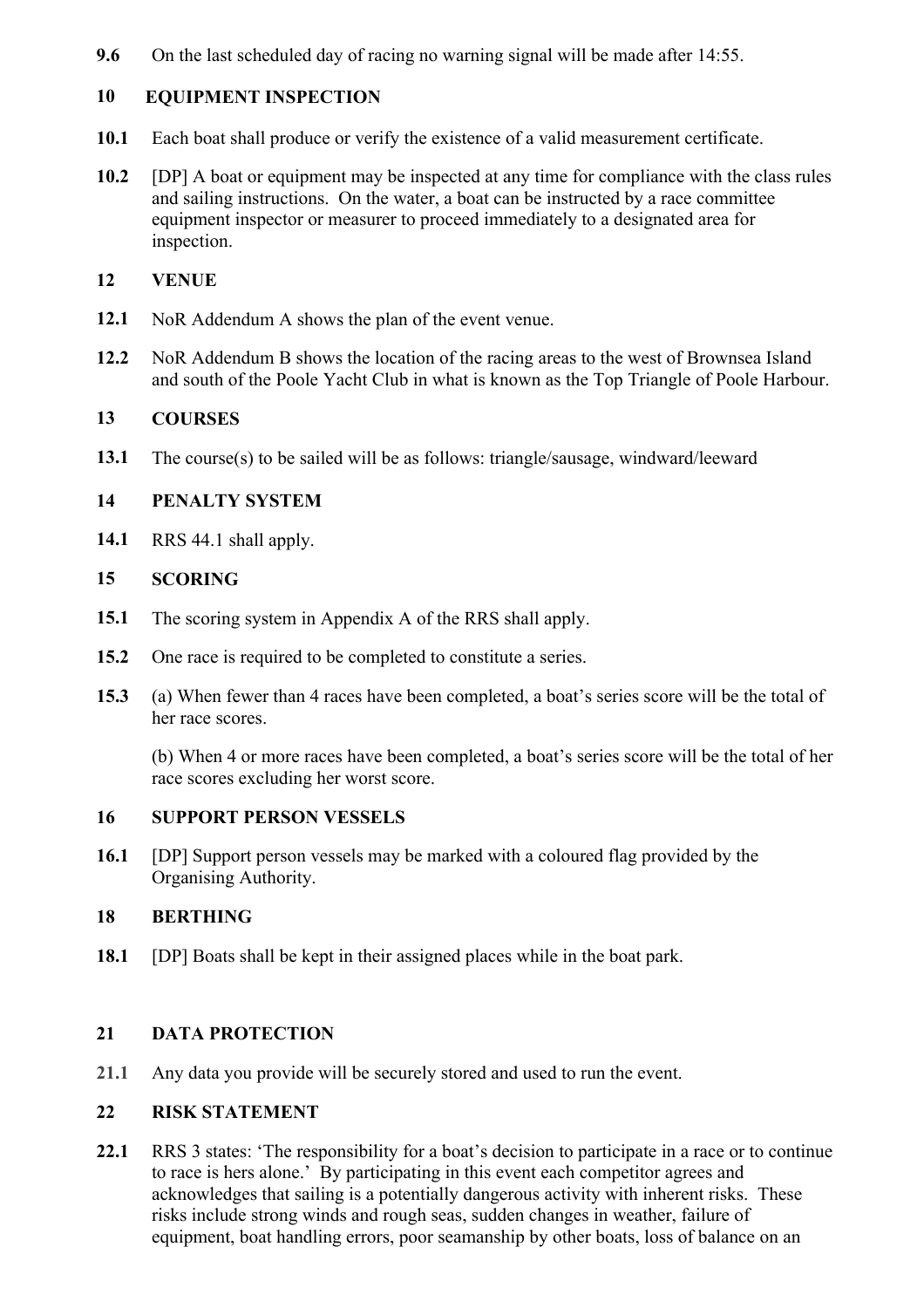unstable platform and fatigue resulting in increased risk of injury. **Inherent in the sport of sailing is the risk of permanent, catastrophic injury or death by drowning, trauma, hypothermia or other causes.**

With any organised event, there is a risk of Covid-19 transmission. You will be required to observe all Covid-19 regulations that are in place at the time. It is not appropriate to set these out in advance as they may change.

# **23 INSURANCE**

**23.1** Each participating boat shall be insured with valid third-party liability insurance with a minimum cover of £3,000,000 per incident or the equivalent.

# **24 PRIZES**

**24.1** Prizes will be awarded to the winner of the event.

Other prizes may be awarded at the discretion of the organisers.

# **END OF NOTICE OF RACE**

#### **25 FURTHER INFORMATION**

**25.1** Further information about the Club and the area can be found on the "visitors" page of The Poole Yacht Club website https://www.pooleyc.co.uk/; for further information including to book access for support craft or **overnight stays for caravan and camper vans** please contact the office at The Poole Yacht Club [01202 672687].

Contact details (Class Captain):

Chris Playfair 07952551524. chrisplayfair@gmail.com